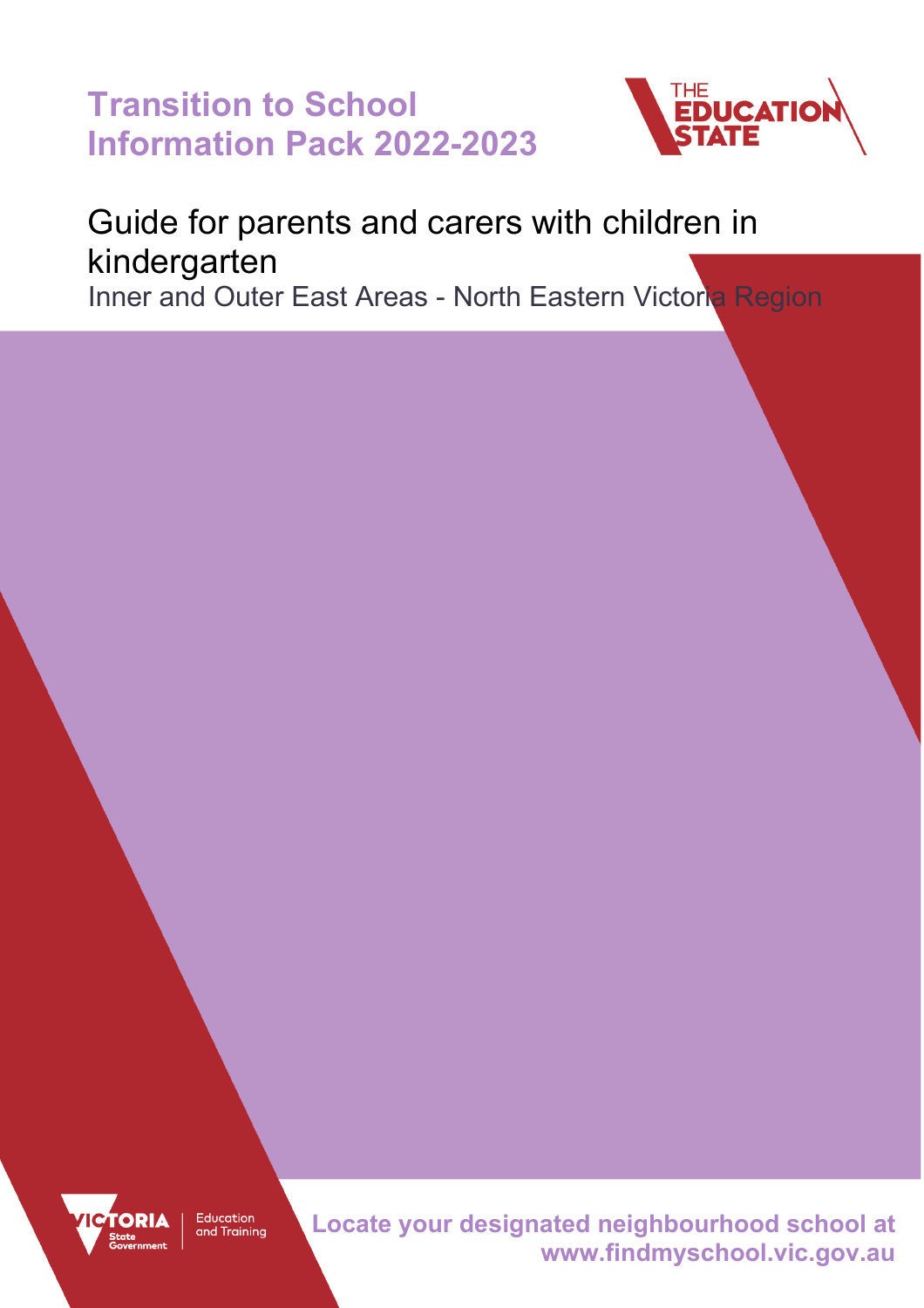# **CONTENTS**

| Addendum: Transition for children with a disability or developmental delay10 |  |
|------------------------------------------------------------------------------|--|

Melbourne March 222

©State of Victoria (Department of Education and Training) 2017

The copyright in this document is owned by the State of Victoria (Department of Education and Training), or in the case of some materials,<br>by third parties (third party materials). No part may be reproduced by any process

An educational institution situated in Australia which is not conducted for profit, or a body responsible for administering such an institution<br>may copy and communicate the materials, other than third party materials, for

Authorised by the Department of Education and Training,

2 Treasury Place, East Melbourne, Victoria, 3002

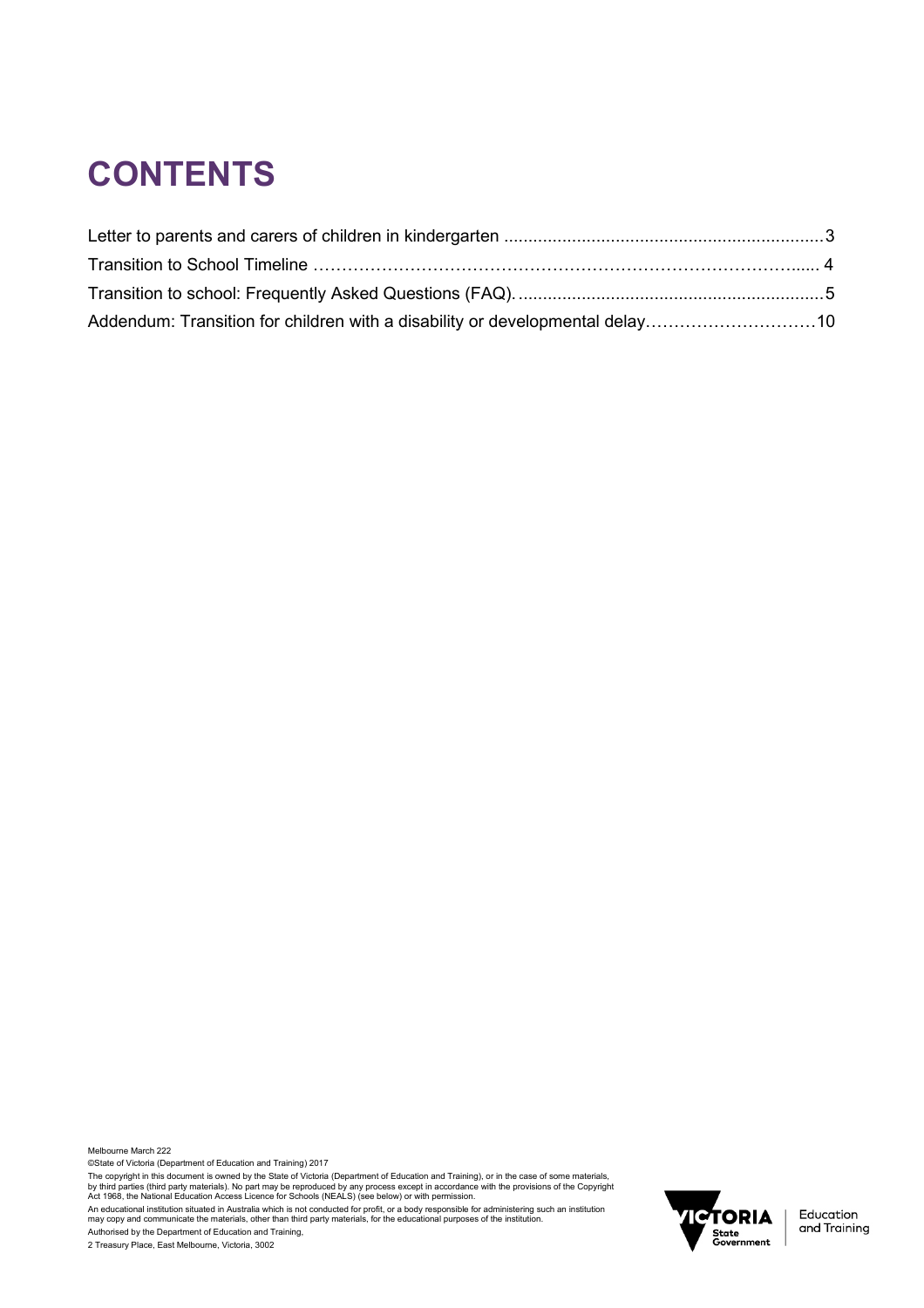### **Dear parents and carers,**

As your child will soon be starting school, it is time to decide where they will attend primary school.

This Information Pack focuses on enrolling in a government primary school. If you are considering a government specialist school, or other setting, you are advised to make direct contact with that school.

Enrolling your child, or children, in Foundation (Prep) is an important choice. The Department's *[findmyschool](https://www.findmyschool.vic.gov.au/)* website allows you to locate your designated neighbourhood school based on your permanent residential address. The website is the official and most up to date source of information on school zone maps.

Your child has a right to enrol in their designated neighbourhood school; this right is set out in the *[Education and Training Reform Act 2006](https://www.education.vic.gov.au/about/department/legislation/Pages/act2006.aspx)*. Your designated neighbourhood school is determined on the basis of your permanent residential address. Every designated neighbourhood school is a great school that provides a supportive environment to foster the emotional and intellectual growth of its students.

Applications to schools other than your designated neighbourhood school are subject to the school having available spaces, as outlined in the Department's Placement Policy.

The transition timeline and *Frequently Asked Questions* (FAQs) contained in this document will help you navigate the transition to primary school process.

### **What you need to do**

- 1. Read the Department's Placement Policy including the permanent address guidelines and the priority order of placement at: [Enrolment: Placement Policy | education.vic.gov.au](https://www2.education.vic.gov.au/pal/enrolment/guidance/placement-policy)
- 2. Locate your designated neighbourhood school or preferred school using [www.findmyschool.vic.gov.au](http://www.findmyschool.vic.gov.au/)
- **3.** Contact your designated neighbourhood school and submit an enrolment application for Foundation by **12 August 2022.**

Your primary school will notify you of the outcome of your child's Foundation enrolment application by **26 August 2022.**

### **Fee-paying International students**

Fee-paying international students are not required to complete this form. For enrolment in a government school, make an application online at: [www.study.vic.gov.au](http://www.study.vic.gov.au/)

### **More information**

Contact your primary school if you require more information about the enrolment process and transition arrangements.

We wish your child well in their transition to primary school and trust that primary schooling will be a richly rewarding experience.

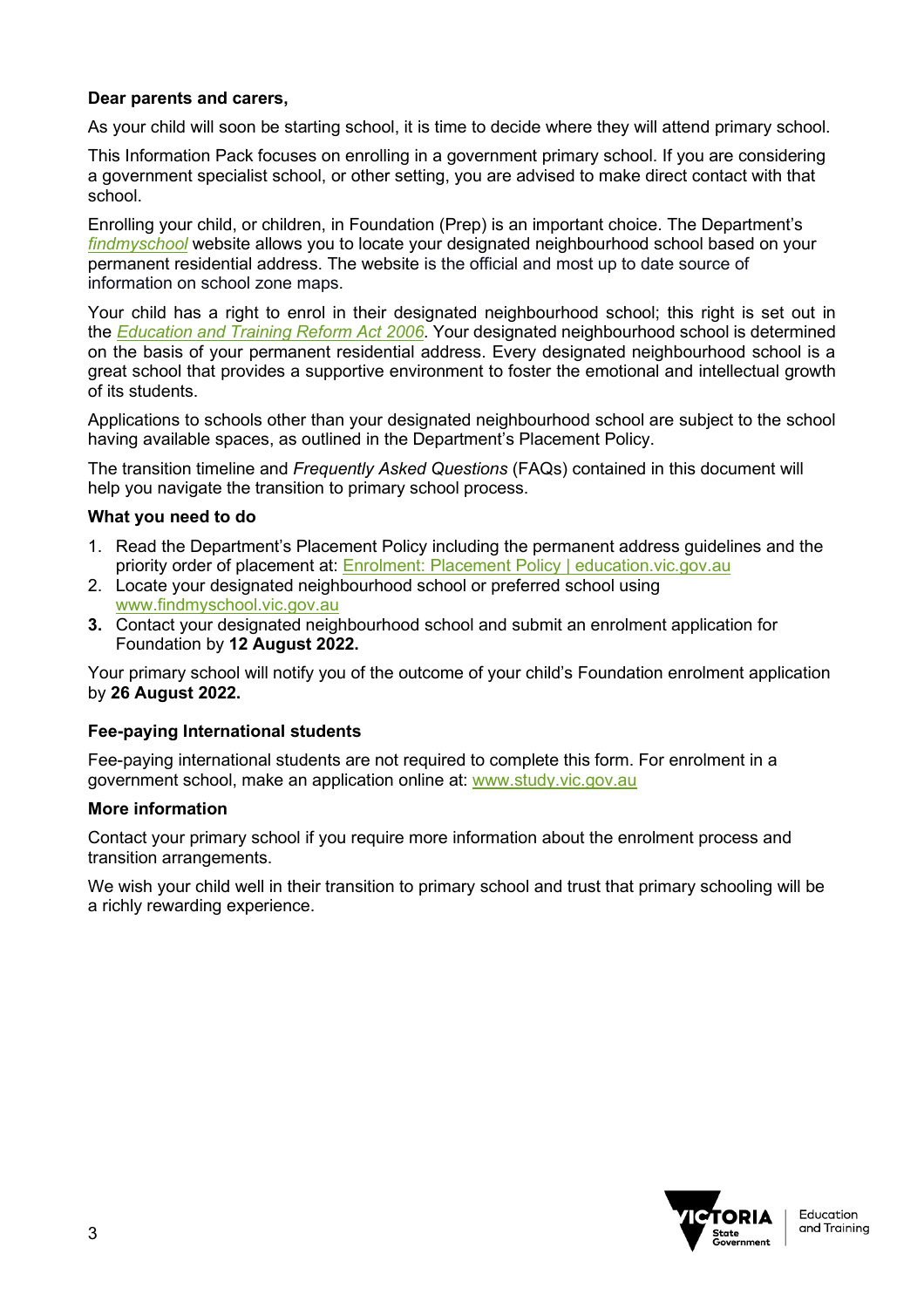## **Inner & Outer East Area Transition to School Timeline 2022-2023** FOR PARENTS and CARERS

*Recommended timeline to support children to transition from kindergarten to Foundation (Prep) in a government primary school recognising that some children may require a more comprehensive transition plan to meet their individual needs.*

| <b>Activities</b>                                                                                                                                                                                                                                                                                                                                                                                                     | <b>Recommended</b><br><b>Time/Date</b> |
|-----------------------------------------------------------------------------------------------------------------------------------------------------------------------------------------------------------------------------------------------------------------------------------------------------------------------------------------------------------------------------------------------------------------------|----------------------------------------|
| Obtain a copy of the Transition to School Information Pack 2022-2023 – Guide<br>for parents and carers with children in kindergarten from your child's<br>kindergarten or from your designated neighbourhood school. Your designated<br>neighbourhood school can be located at www.findmyschool.vic.gov.au                                                                                                            | From 14 March                          |
| Contact primary school and/or specialist school to book a tour and source<br>information.                                                                                                                                                                                                                                                                                                                             | During Terms 1 and<br>$\overline{2}$   |
| Attend Open Nights, Education Week celebrations and information sessions to<br>support your child's transition to school.                                                                                                                                                                                                                                                                                             | From Term 2                            |
| Submit an enrolment application for a Foundation (Prep) placement for the<br>2023 school year.                                                                                                                                                                                                                                                                                                                        | By 12 August                           |
| Primary schools notify parents and carers of Foundation (Prep) placement<br>offers, in writing. Places are allocated according to the Priority Order of<br>Placement in the Department's Enrolment: Placement Policy                                                                                                                                                                                                  | By 26 August                           |
| School enrolment information sessions commence for families of all enrolled<br>children.                                                                                                                                                                                                                                                                                                                              | From 29 August                         |
| Transition planning commences for children with diverse learning needs,<br>including children in out of home care, families who identify from Aboriginal<br>and Torres Strait Islander backgrounds, and children with a disability or<br>additional learning needs - this includes convening a Program Support Group<br>and developing a transition plan that may involve additional visits to the<br>primary school. | During Term 3                          |
| Early childhood services commence developing the Transition Learning and<br>Development Statement (TLDS), including engaging families and children.                                                                                                                                                                                                                                                                   | From the start of<br>Term 4            |
| Transition to school sessions commence for enrolled children. Most children<br>will participate in four sessions - your child's school will provide more details<br>and confirm the dates.<br>Primary schools may provide additional visits or transition activities for<br>children with additional needs.                                                                                                           | During Term 4                          |
| Ask your child's early childhood educator or new Prep teacher for tips on                                                                                                                                                                                                                                                                                                                                             | Before the end of                      |
| things you can do during the summer holidays to help prepare your child for<br>school. Tips in English and other community languages can be found at Tips<br>for starting school.                                                                                                                                                                                                                                     | Term 4                                 |
| Foundation (Prep) assessments are conducted to allow primary schools to<br>develop a deeper understanding of your child's abilities and to develop<br>programs to meet their needs.                                                                                                                                                                                                                                   | Start of 2023 school<br>year           |
| You are encouraged to complete the Child Entrant Health Questionnaire to<br>identify health and wellbeing concerns and provide school nurses with a tool<br>to assess the health and wellbeing of your child.                                                                                                                                                                                                         | Throughout the 2023<br>school year     |

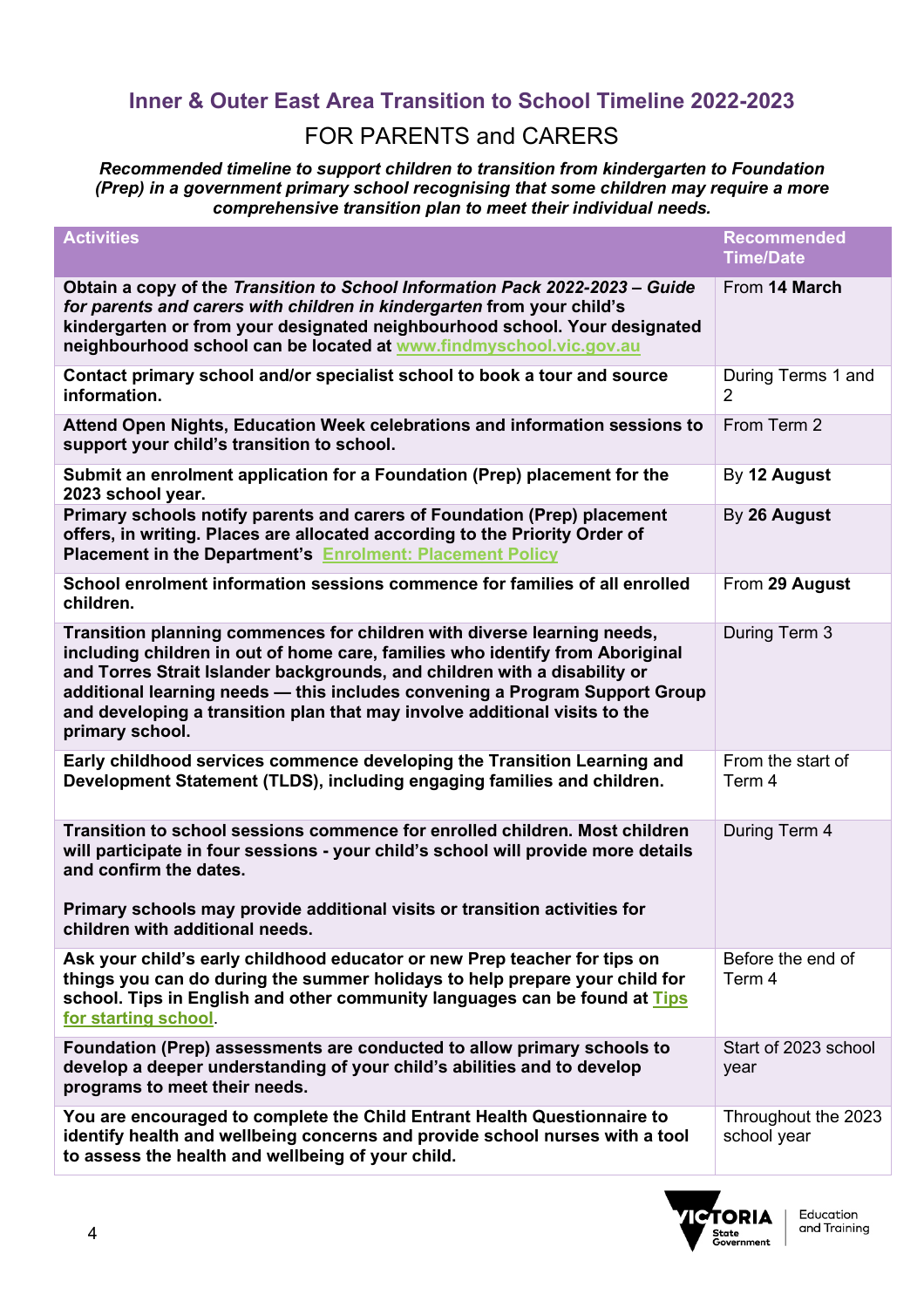# **Transition to School: Frequently Asked Questions (FAQs)**

### **1. At what age should my child start primary school?**

Your child must be at school in the year they turn six years of age. This is the compulsory school starting age and the age at which most children start school.

Children with a birth date between 1 January and 30 April can start school in the year they turn five. If your child is in this age group, you will need to consider if starting school earlier or later will be in the best interest of your child. Schools and early childhood professionals can provide advice to help you make an informed decision about the best age for your child to start school.

### **2. My kindergarten teacher mentioned that my child may benefit from a second year of funded kindergarten. When do we need to decide?**

Your kindergarten teacher should discuss with you the most appropriate environment to address your child's learning needs and the timeline and tasks for applying for a second year. Applications are due by the end of Term Three.

### **3. My child will be turning six this year and going to kindergarten, not school what do I need to do?**

You will need to submit a school exemption application to the Department of Education and Training (DET). The exemption form can be found on the DET website **[Going to](https://www.education.vic.gov.au/parents/child-care-kindergarten/Pages/kindergarten-school-age.aspx)  [kindergarten if your child is six years old.](https://www.education.vic.gov.au/parents/child-care-kindergarten/Pages/kindergarten-school-age.aspx)** Applications are due by November 1.

### **4. What is the legislation that gives my child the right to enrol in their designated neighbourhood school?**

Children of compulsory school age are guaranteed the right to enrol in their local school by *the [Education and Training](http://www.legislation.vic.gov.au/Domino/Web_Notes/LDMS/PubStatbook.nsf/f932b66241ecf1b7ca256e92000e23be/575C47EA02890DA4CA25717000217213/$FILE/06-024a.pdf)  [Reform Act 2006](http://www.legislation.vic.gov.au/Domino/Web_Notes/LDMS/PubStatbook.nsf/f932b66241ecf1b7ca256e92000e23be/575C47EA02890DA4CA25717000217213/$FILE/06-024a.pdf) (Vic)*, which states,

"A child of compulsory school age is entitled to be enrolled at his or her designated neighbourhood Government school". Designated neighbourhood schools can be identified online at

**[www.findmyschool.vic.gov.au](http://www.findmyschool.vic.gov.au/)**

The *designated neighbourhood school* is generally the government school within closest proximity to the child's permanent residential address unless the Minister for Education or Regional Director has restricted the zone of the school.

### **5. When do I enrol my child in primary school for Foundation (Prep)?**

You are required to enrol your child at a Victorian government primary school by 12 August 2022. If you are moving to a new area, or from interstate or overseas, your child can enrol at any time during the year once your child is permanently residing at your new address.

### **6. Where can I find the Victorian school term dates?**

School term dates for 2022 to 2030 are available at **[School Term Dates](https://www.education.vic.gov.au/about/department/Pages/datesterm.aspx)**

### **7. How can I learn more about the Victorian education system?**

If you are moving to Victoria from overseas or interstate, information about education in Victorian regional schools and schools in Melbourne can be found at **[Studying in](https://www.study.vic.gov.au/en/study-in-victoria/Pages/default.aspx)  [Victoria](https://www.study.vic.gov.au/en/study-in-victoria/Pages/default.aspx)**

### **8. How do I choose a school?**

Your child will usually go to their designated neighbourhood school. For more information, please see:

**[School zones | Victorian Government](https://www.vic.gov.au/school-zones)** 

You can also choose to send your child to a:

- different government school if they have places available, or a
- Catholic or independent school.

You can read about the different options on the Department's website at **[Types of](https://www.vic.gov.au/types-schools)  [schools](https://www.vic.gov.au/types-schools)**

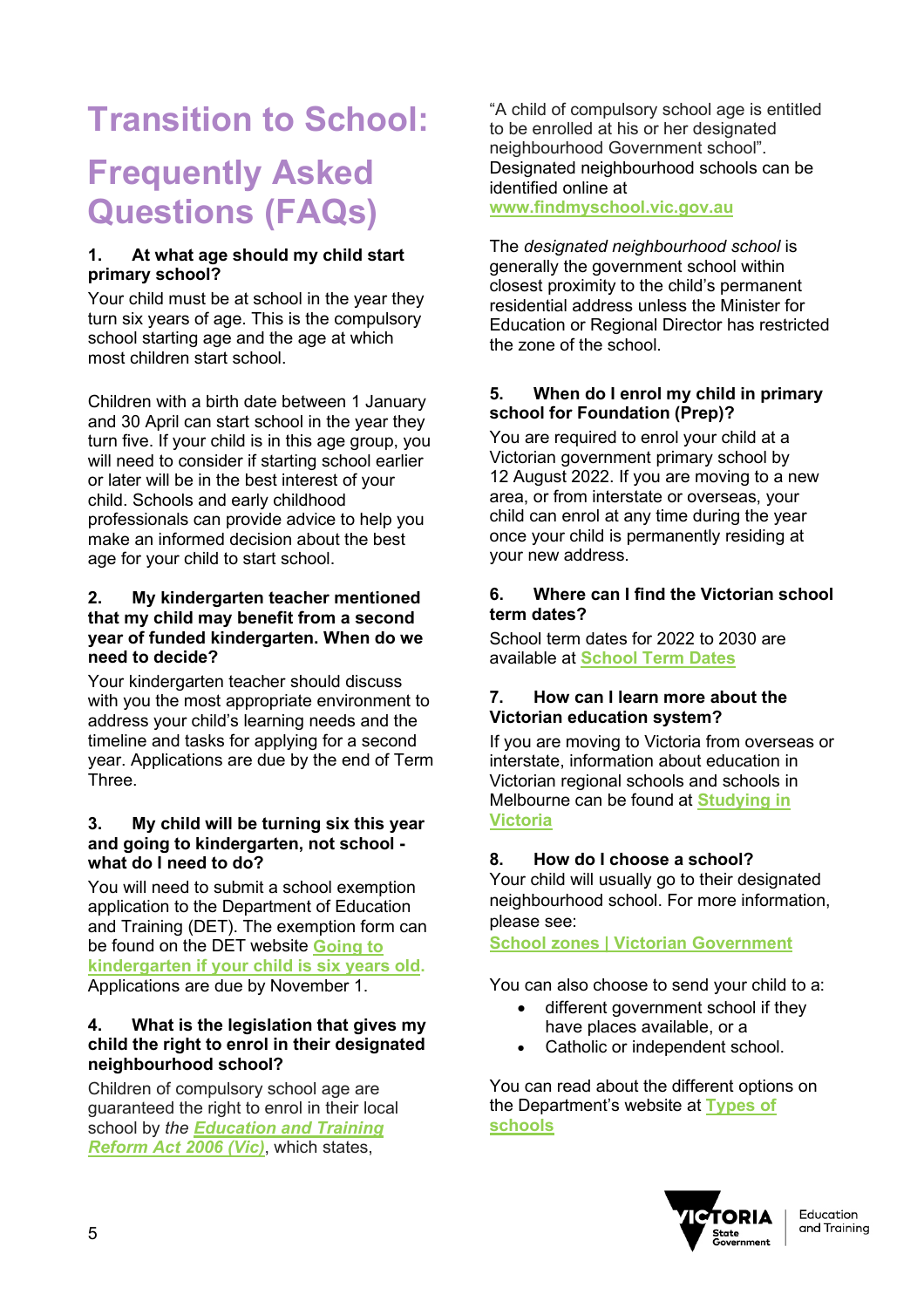The allocation of a place in a secondary school is not linked to the primary school your child attends. Government secondary schools are zoned, and your designated neighbourhood secondary school is based on your permanent residence.

It is important to consider what this might mean for your child in terms of their friendship group as they transition from primary to secondary school.

### **9. How can I find my designated neighbourhood school (local) school?**

Visit **[www.findmyschool.vic.gov.au](http://www.findmyschool.vic.gov.au/)** and type in your permanent residential address. The website will then locate your designated neighbourhood government school.

The Department reviews school zones annually. Zones may be adjusted to reflect new schools, changing provision at existing schools, or to address changing demand and demographics of the local population. Most zones do not change.

For information on Catholic and independent schools visit **Catholic [Education Melbourne](https://www.cecv.catholic.edu.au/School-Directory-Search)** and **[Independent Schools Victoria](https://is.vic.edu.au/independent-schools/)**

### **10. Can my child attend a government school that is not our designated neighbourhood school?**

You can request a Foundation (Prep) placement at a school that is not your designated neighbourhood school. That school may be able to offer a place if there is sufficient accommodation or if the request aligns with the school's enrolment management plan (if they have one).

When there are insufficient places at a school for all students who seek entry, children are enrolled according to the Priority Order of Placement under the Department of Education and Training's Placement Policy. The Placement Policy prioritises children living within the school zone and siblings of students already attending the school. The Department's Regional Directors may also restrict enrolments at a school, including restriction of siblings.

You can contact your preferred school to find out if there are any restrictions that limit the number of Foundation (Prep) places the school can offer.

For more information, refer to the Department's websites on **[School zones](https://www.vic.gov.au/school-zones)** and the **Placement Policy [| education.vic.gov.au](https://www2.education.vic.gov.au/pal/enrolment/guidance/placement-policy)**

### **11. How do I enrol my child at school for Foundation (Prep)?**

To enrol your child in a Victorian government school you will need to fill out an enrolment form at that school and provide the school with important information about your child, including:

- evidence of your child's date of birth (if they were not born in Australia, a passport or travel document such as a visa)
- your contact, phone, and address details, and that of any other parent, guardian and/or carer
- names and contact details of emergency contacts
- doctor's and dentist's names and phone numbers
- Immunisation Status Certificate
- health and welfare information
- information about the language/s your child speaks and hears at home
- custody orders (if applicable)
- documents that show proof of permanent residential address.

Enrolment forms are available at each school. If you need an interpreter to help fill out the enrolment form, the school staff can help organise this for you.

For more information about enrolling in a government school, go to

### **[Starting primary school guide | Victorian](https://www.vic.gov.au/starting-primary-school-guide)  [Government](https://www.vic.gov.au/starting-primary-school-guide)**

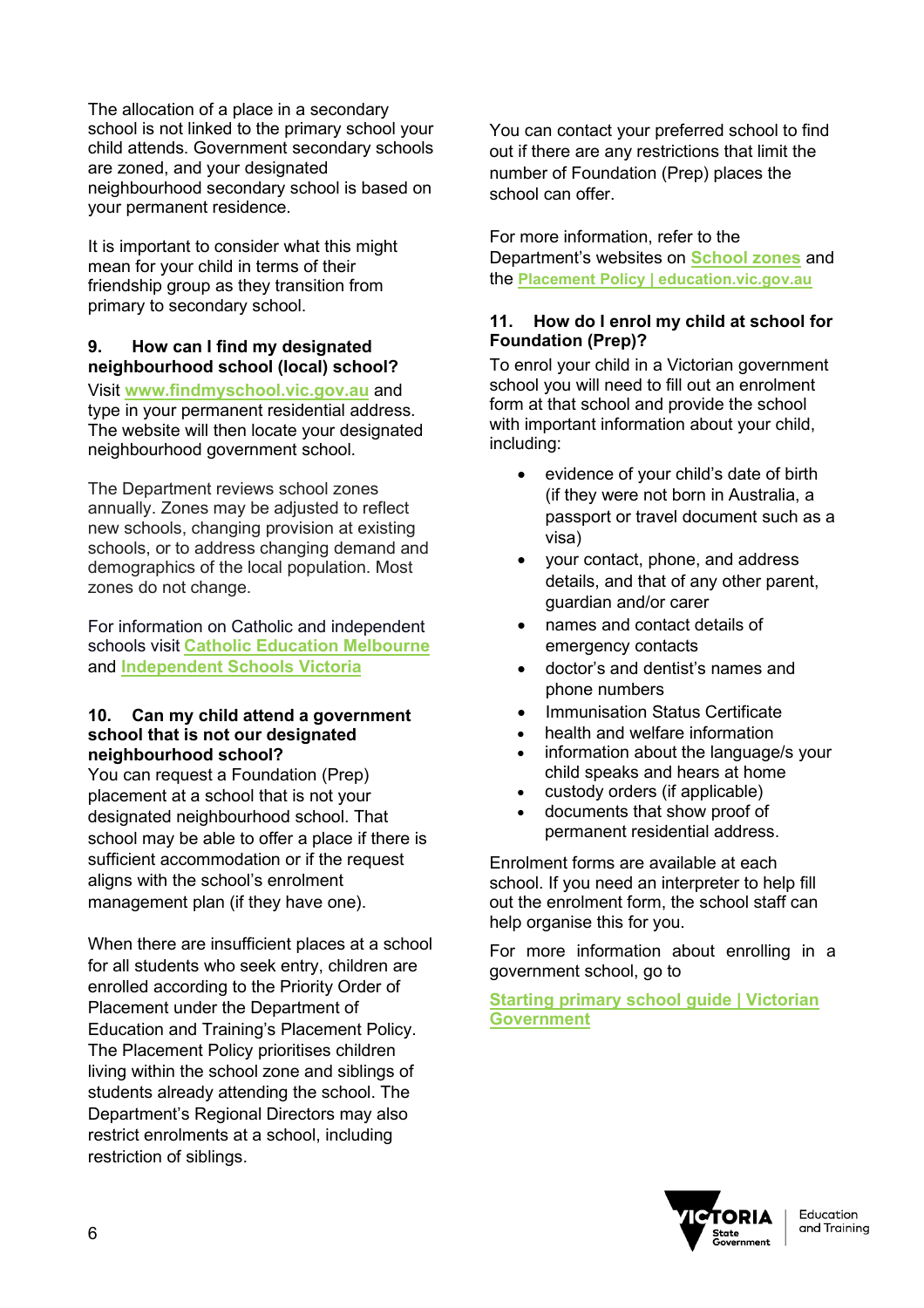### **12. Who may sign the enrolment form?**

Where practicable, all parents or carers with parental responsibility for your child should sign the enrolment form.

For the purposes of this form, a parent includes any person who has parental responsibility for the child, including by way of Court order or parenting plan, a guardian for adult students, and an informal carer of the child under an Informal Carer Statutory Declaration. For further information, see: **[Decision Making Responsibilities for](https://www2.education.vic.gov.au/pal/decision-making-responsibilities-students/policy)  [Students: Policy | education.vic.gov.au](https://www2.education.vic.gov.au/pal/decision-making-responsibilities-students/policy)**

Where it is not practicable or possible for parents/carers to sign a single form, this should be communicated to the primary school who will work with you and the Department's regional office to develop a solution for the specific situation of your family.

### **13. If a child has two permanent addresses, how is the designated neighbourhood school decided?**

If a student resides at multiple addresses, their 'permanent residence' is the address at which the student spends the majority of their weekdays.

If the student spends an equal amount of time at two addresses, both addresses will be considered as their permanent address, and they will be entitled to enrol in either one of the designated neighbourhood schools for both addresses.

For more information refer to the Department's website:

**[Determining permanent residence |](https://www2.education.vic.gov.au/pal/enrolment/guidance/determining-permanent-residence)  [education.vic.gov.au](https://www2.education.vic.gov.au/pal/enrolment/guidance/determining-permanent-residence)**

### **14. Can I appeal my child's Foundation placement for 2023?**

Parents and carers can appeal against a school's decision not to offer a place to their child. In the first instance, you should lodge a written appeal with that school. The school can provide a placement appeal form to help you with this process.

Your appeal will be considered by the school's placement committee and/or Principal and you will receive written notification of the outcome**.** 

If your appeal to your preferred primary school is unsuccessful and you believe that your grounds have not been adequately considered, you may lodge a further written appeal to the relevant Department of Education and Training Regional Director.

### **15. Can I get help with the cost of school uniforms and books?**

You may be eligible for assistance to help with some school costs such as camps and excursions, school uniforms or books, if you hold an eligible concession card or you meet other special eligibility criteria. You are encouraged to talk to your school Principal, Assistant Principal or Student Welfare Coordinator about your situation and they will assess your eligibility for assistance.

For more information see:

**[Help with school costs and fees |](https://www.vic.gov.au/help-school-costs-and-fees)  [Victorian Government](https://www.vic.gov.au/help-school-costs-and-fees)**

### **16. How can I support my child to transition to primary school?**

Local early childhood services and schools organise their own transition to school programs and activities each year. To find out more, talk to your child's early childhood educator or contact the school where your child is enrolled.

Participating in transition to school programs and activities will help you and your child

- get a better understanding of what school will be like
- establish friendships with other children and families who will be attending the school.

Primary schools will offer a range of transition sessions commencing in Term 4 prior to the year of enrolment. It is recommended that you also attend these transition sessions with your child to familiarise yourself with the school and its environment.

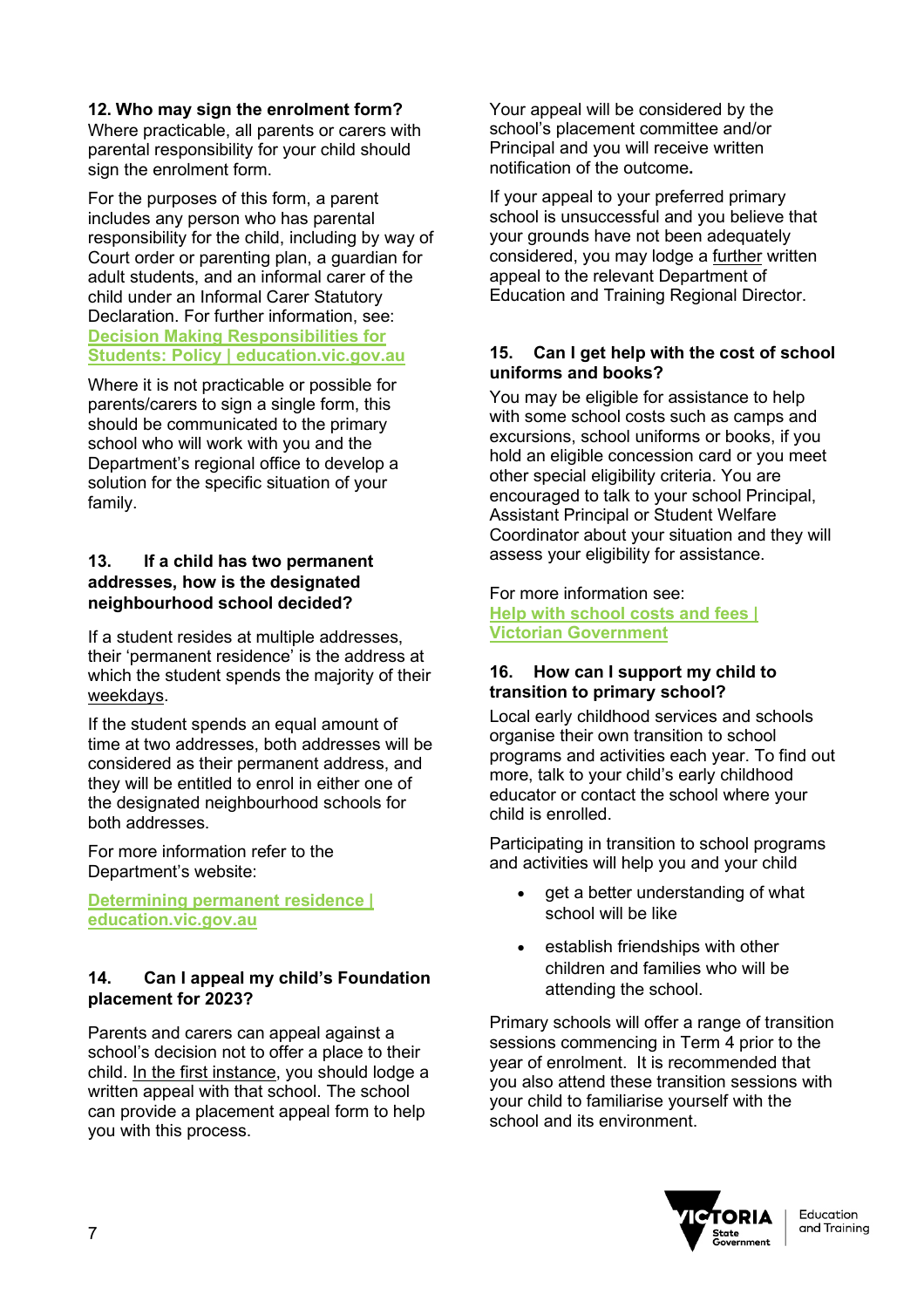Your school may also provide more visits or transition activities for students with additional needs. Contact your school for more information.

You can also check out the Department's tips for parents to help prepare children for primary school: **[Tips for starting school |](https://www.vic.gov.au/tips-starting-school)  [Victorian Government](https://www.vic.gov.au/tips-starting-school)**

### **17. What is a Transition Learning and Development Statement? Will my child's kindergarten/childcare share it with the primary school?**

To make it easier to share information with you and your chosen school, your child's early education service will write an individual Transition Learning and Development Statement (Statement) that summarises your child's interests, skills and abilities and identifies individual approaches and teaching strategies to support your child on their learning journey.

The information in the Statement helps Foundation teachers get to know the children entering their classes, and to plan appropriate learning and teaching programs. The Statement is not a report card.

It is important for you to contribute to the Statement, as it will give your child's new teacher a better understanding of your child and help the school to plan for your child's continued learning and wellbeing as they settle into school. You can ask to receive a copy.

Ask your early childhood education service for more information or visit the Department's website at **[Moving from kindergarten to](https://www.education.vic.gov.au/parents/learning/Pages/moving-to-school.aspx)  [school](https://www.education.vic.gov.au/parents/learning/Pages/moving-to-school.aspx)** 

In addition to the information schools receive as part of the Statement, schools are obliged to conduct a range of assessments with each child when they enter Foundation (Prep). These assessments are typically carried out early in the year to allow primary schools to develop a deeper understanding of the strengths and areas for further development of children and to develop programs to meet their needs.

Primary schools have different approaches to the scheduling of these individual assessments. Contact your primary school for details on how they will conduct assessments for your child.

### **18. What assistance is available to support my child's travel to and from school?**

A range of transport options are available to eligible young people, including the School Bus Program, travel to specialist schools, the Students with Disabilities Transport Program and conveyance allowance.

For more information, please see: **[Travelling to school | Victorian](https://www.vic.gov.au/travelling-school)  [Government \(www.vic.gov.au\)](https://www.vic.gov.au/travelling-school)**

### **19. My child has a disability, how can I ensure their additional needs are met?**

To assist your child's transition to school, it is important that you are open and honest with the school about your child's needs. This includes sharing information about your child's learning and development in early childhood settings, and assessments and reports from professionals. Sharing information will enable the school to work with you to develop strategies to support your child.

### **20. What supports are available for my child who has additional needs?**

The Department provides policies, programs, and resources for schools to support the delivery of high-quality schooling for all students, including students with disabilities. These resources include psychologists, social workers, speech pathologists, visiting teachers, and specific early identification and intervention programs, including:

- **The Program for Students with Disabilities** - offering targeted supplementary funding to provide individualised support for eligible children with high support needs.
- **Disability Inclusion** a reform initiative currently being introduced through a staged roll-out, providing extra support for children with disability in government schools.

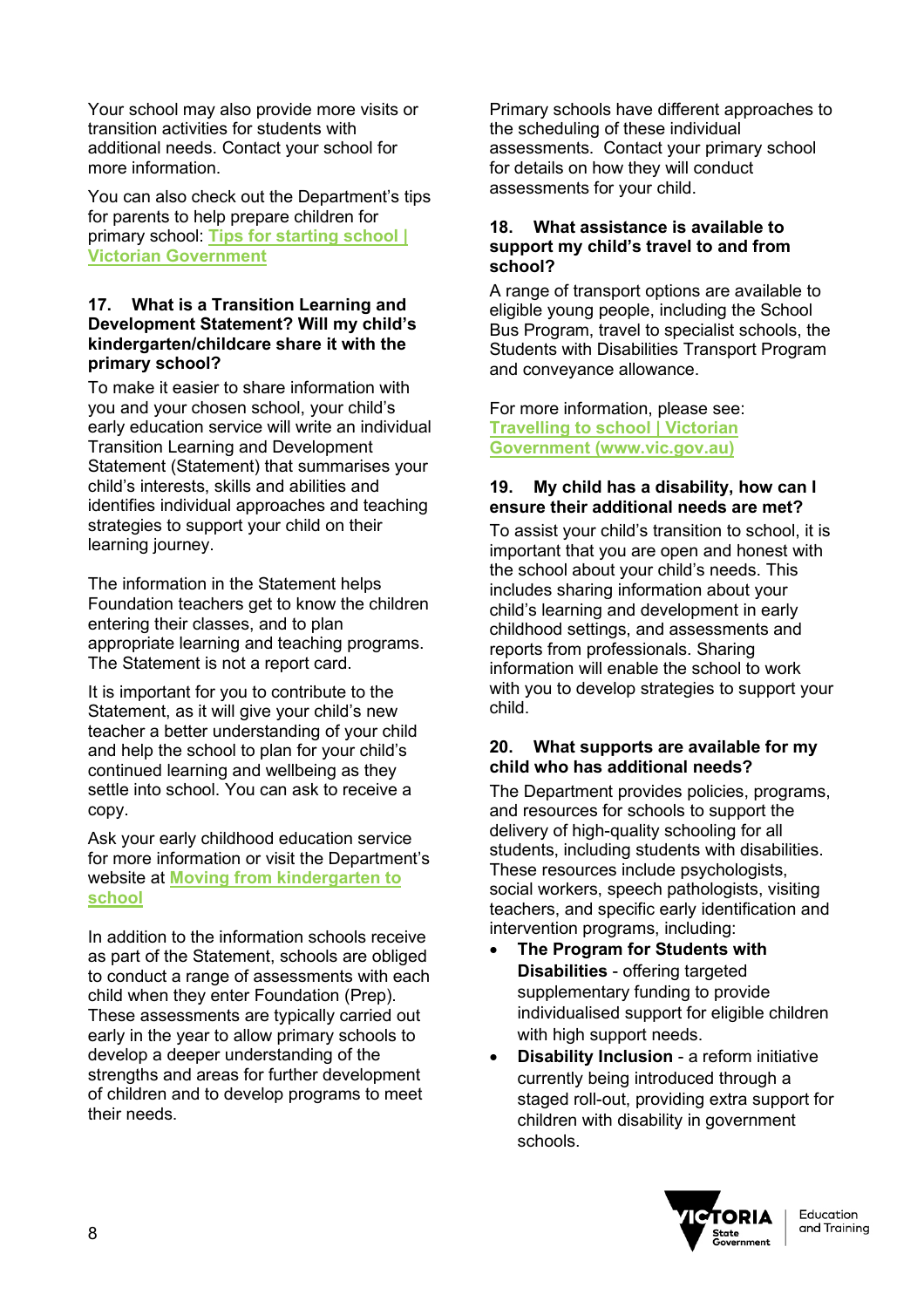### Find out more about these programs at **[Disability support at school | Victorian](https://www.vic.gov.au/disability-support-school)  [Government](https://www.vic.gov.au/disability-support-school)**

Schools can access funding and resources to support students in a number of ways:

- **Teaching and Learning –** including teachers and specialist staff (for example, Special Needs Coordinator, occupational therapists, speech pathologists), teacher professional development, specialist equipment/materials and assistive technology, and education support staff.
- **Training and funding** for staff who assist children requiring regular, complex medical support at school
- **Accessible Buildings Program** provides improved access to mainstream school facilities for children and parents with injuries or disabilities. Facility modifications may include ramps and handrails (including temporary ramps), toilet and shower modifications, modifications for vision or hearing impairments (for example, sound field systems), change tables and hoists, and limited external works to improve access.

**Student Support Groups** – schools work with parents and carers to plan and monitor support for children with additional needs through Student Support Group meetings (SSGs). SSGs provide you with the opportunity to participate in joint planning for your child and to monitor their progress at school. SSGs ensure those with the most knowledge of, and responsibility for your child, work together with you to set shared goals for your child's education, plan reasonable adjustments for your child to access the curriculum, provide educational planning that is ongoing throughout your child's school life, and monitor your child's progress.

This will include developing an Individual Education Plan (IEP) for your child. An IEP is a written statement that describes the adjustments, goals, and strategies that will support your child to reach their full potential.

More information on programs and supports for children starting school is available on the Department's website at **[Starting school for](https://www.vic.gov.au/starting-school-children-additional-needs)  [children with additional needs | Victorian](https://www.vic.gov.au/starting-school-children-additional-needs)  [Government](https://www.vic.gov.au/starting-school-children-additional-needs)**

### **21. Can my child enrol in a specialist school?**

There are specific criteria for enrolling your child in a specialist school. These criteria are used to establish eligibility against the Program for Students with Disabilities guidelines.

You will need to contact the relevant specialist school to assess enrolment eligibility for your child. In addition to the enrolment requirements, eligibility is further determined by your residential address. See the appendix for further specialist school information.

### **22. How can I ensure a smooth transition for my child into Foundation (Prep) at a government school?**

You are advised to contact your child's primary school. You can make an appointment with the Principal or Assistant Principal to discuss additional assistance that may be required to<br>support your child. Primary schools may Primary schools may request that families provide information, such as reports and assessments for targeted funding (if applicable). You can support this process by providing any requested documentation as soon as practicable.

### **23. What is the Primary School Nursing Program and can all children access it?**

The Primary School Nursing Program is a free service offered to all children attending primary schools and English Language Centre schools in Victoria.

Primary school nurses visit schools throughout the year to provide children with:

- the opportunity to have a health screening assessment
- information and advice about healthy behaviours.

They also link children and families to community-based health and wellbeing services.

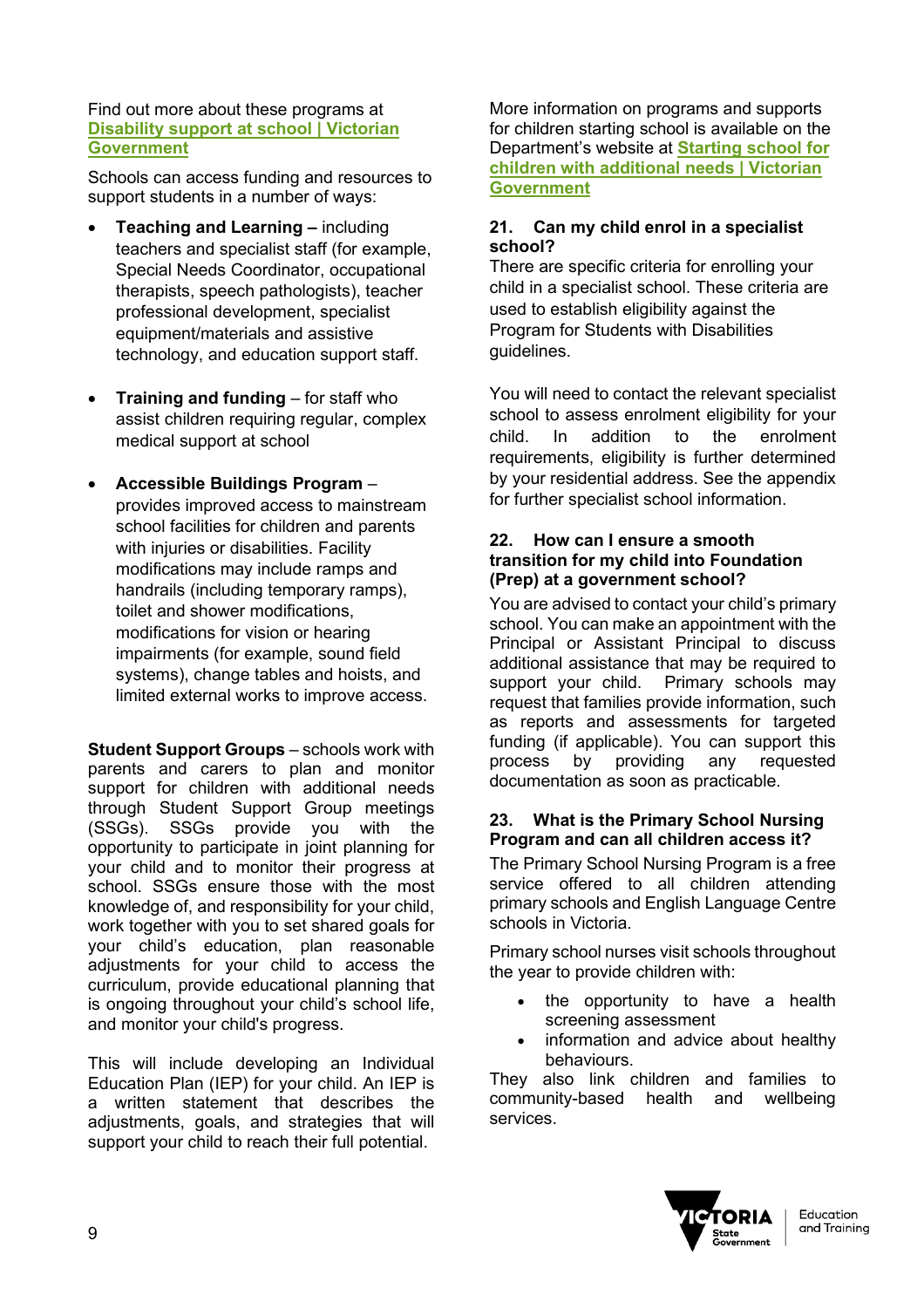### **24. What support is available at primary school for my child who is still learning English as an additional language?**

You can be confident that your child's school will provide additional language support as appropriate. Contact the school for further information.

### **25. I am caring for a child in out of home care and would like more information on how I can help them to thrive at primary school.**

You are encouraged to speak to your child's school about the resources and supports they will provide, as well as things that you can do to encourage and support your child's learning.

LOOKOUT Education Support Centres also provide advice and support to carers regarding all aspects of a child's education. They aim to boost the capacity of schools, carers, child protection practitioners and out of home care services to improve educational outcomes for all children and young people living in out of home care

If you would like more information or advice, please contact the LOOKOUT Centre, North Eastern Victoria Region at **[lookout.nev@education.vic.gov.au](mailto:lookout.nev@education.vic.gov.au)**

### **26. Who can I contact for advice on Koorie education in schools?**

Primary schools, parents and community can obtain assistance with Koorie cultural inclusion, Koorie education guidance and support through their region by contacting the Koorie Education Coordinators (KEC).

In the Inner East, please contact Arbup Peters (KEC): **[Arbup.Peters@education.vic.gov.au](mailto:Arbup.Peters@education.vic.gov.au)** or 0401 295 858.

In the Outer East, please contact Colleen Garner (KEC): **[Colleen.Garner@education.vic.gov.au](mailto:Colleen.Garner@education.vic.gov.au)** or 7505 4395.

Alternatively, you can phone the North-Eastern Victoria regional office on 1300 333 231 and ask to speak to the Koorie Engagement Coordinator.

The KEC will arrange for a Regional Koorie Engagement Support Officer (KESO) to be assigned to any school where contact with Koorie families is requested.

### **27. How do I find the contact details of my regional office?**

You can find the regional office contact details and locations on the Department's website at **[Office locations](https://www.education.vic.gov.au/about/contact/Pages/regions.aspx)**

Contact the North Eastern Victoria Region directly via email: **[nevr@education.vic.gov.au](mailto:nevr@education.vic.gov.au)** or phone: 1300 333 231.

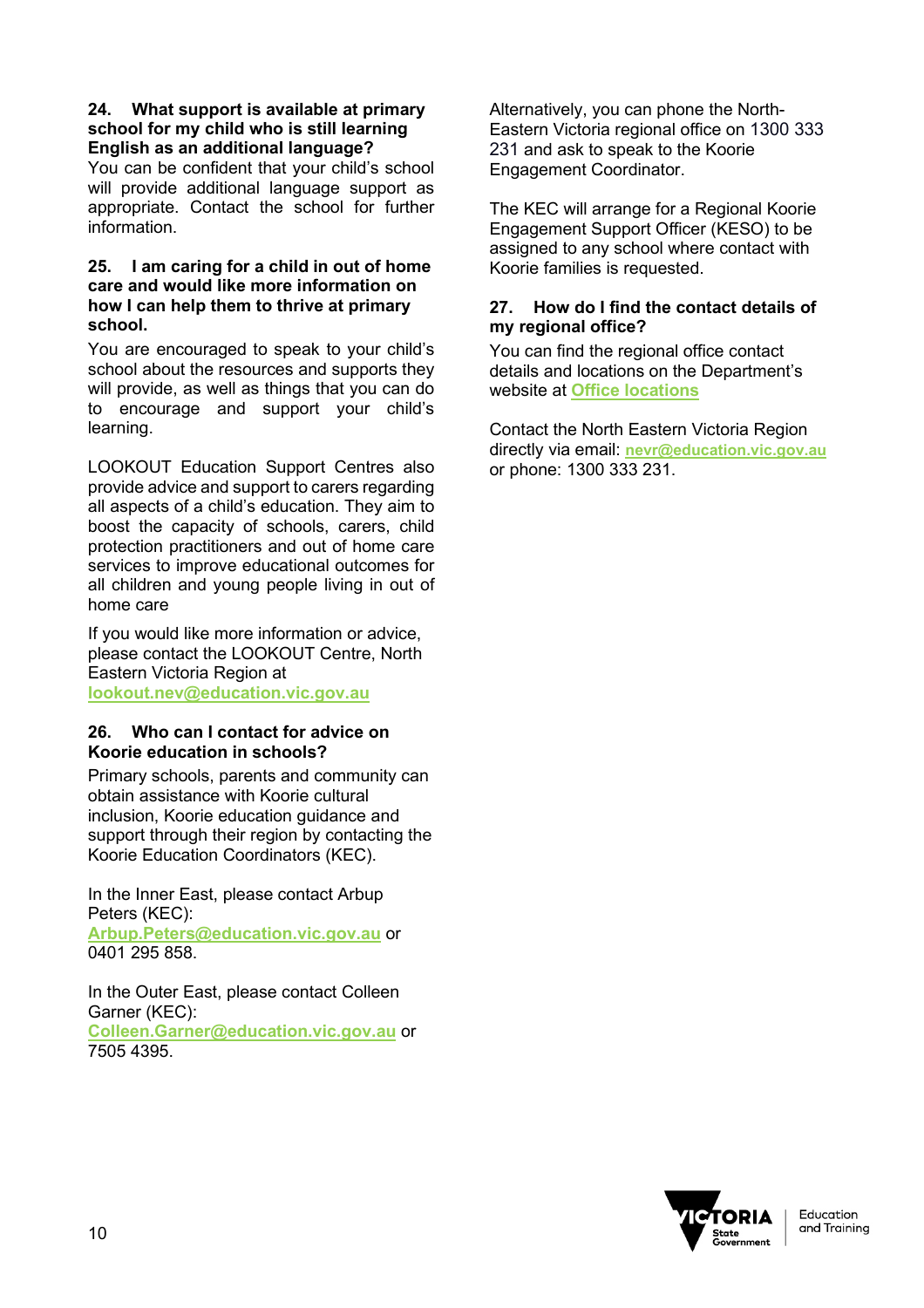# **Addendum**

# **Transition for children with a disability or developmental delay**

All children benefit from preparation and planning to facilitate effective transition to school. This is particularly important for children with a disability or a developmental delay. Establishing early links with your child's prospective school is a key strategy in supporting their transition.

If you are uncertain which school your child will attend the following year, Term 2 is a good time to investigate school options, including whether a specialist school is the most suitable option for your child. Specialist schools teach students from kindergarten to Year 12 and students must meet the school's enrolment criteria.

If your child has a mild intellectual disability or a physical disability, or you would like to know what other schooling options might be available, including details of other specialist setting schools in the North East Victoria Region, go to **[findmyschool.vic.gov.au](https://www.findmyschool.vic.gov.au/)**

### **Outer East Specialist Schools**

The Outer East Area has three specialist schools, offering support for students with moderate to severe intellectual disability, or autism spectrum disorder with an intellectual disability. Information about each school is listed below.

### **Croydon Special Developmental School**

Provides education for students who have a moderate to profound intellectual disability across Foundation to Year 12.

### **For more information visit**:

**<http://www.croydonsds.vic.edu.au/> Email: [croydon.sds@education.vic.gov.au](mailto:croydon.sds@education.vic.gov.au)**

**Phone**: 9725 4933 **Contact:** The Principal, 71-95 Belmont Road

East, Croydon 3136

### **Eastern Ranges School**

Provides education for students with an autism spectrum disorder and an intellectual disability across Foundation to Year 12.

### **For more information visit:**

**<https://easternrangesschool.vic.edu.au/> Email:**

**[eastern.ranges.sch@education.vic.gov.au](mailto:eastern.ranges.sch@education.vic.gov.au) Phone:** 9758 3772

**Contact:** The Principal, Cnr Dorset Rd & Alma Ave, Ferntree Gully, 3156

### **Yarra Ranges Special Developmental School**

Provides education for students who have a moderate to profound intellectual disability across Foundation to Year 12.

### **For more information visit:**

**<http://yarraranges.vic.edu.au/> Email:** 

**[yarra.ranges.sds@education.vic.gov.au](mailto:yarra.ranges.sds@education.vic.gov.au) Phone:** (03) 9736 2499 **Contact:** The Principal, 20 Burdap Drive, Mount Evelyn, 3796 (P.O. Box 19)

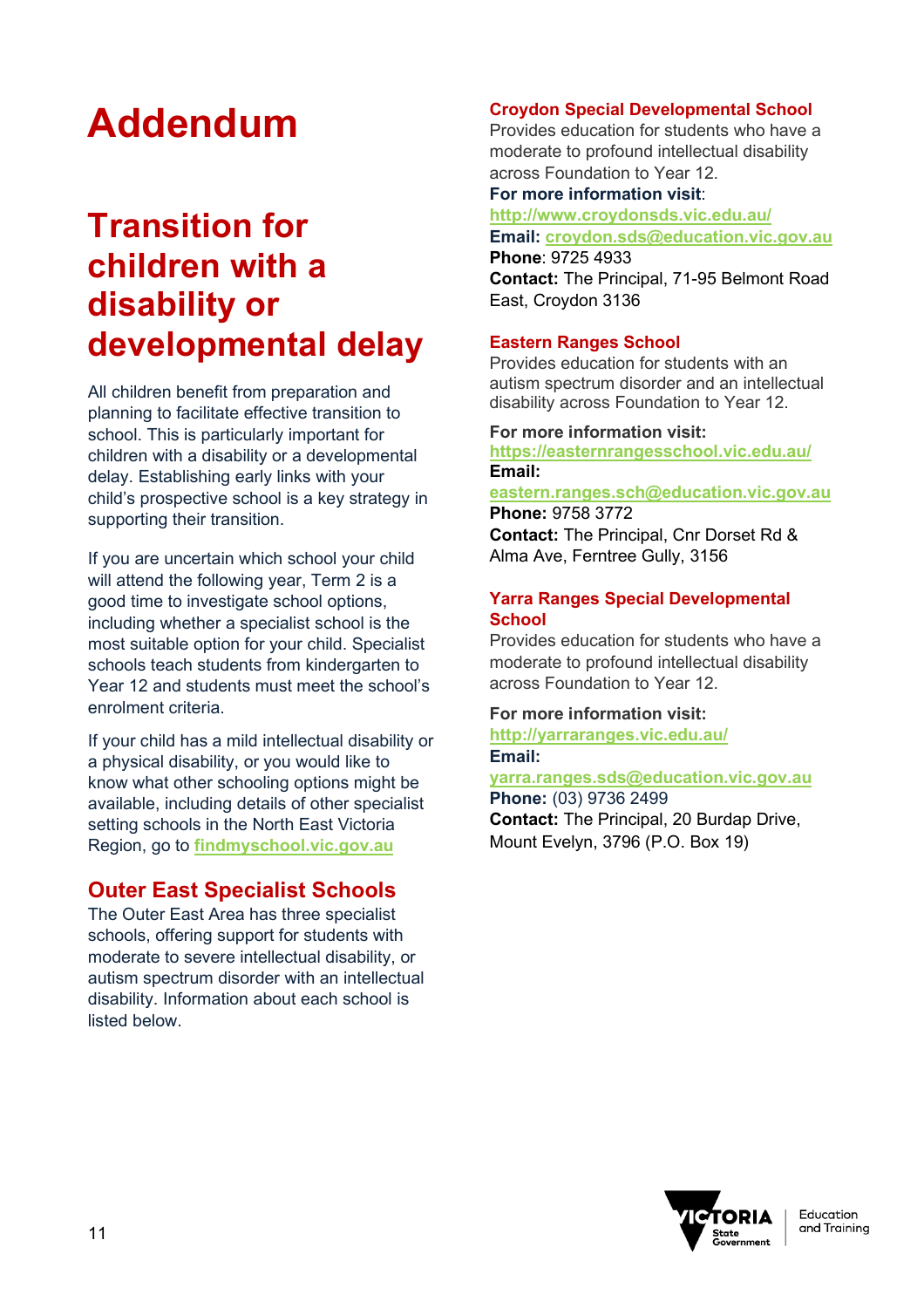## **Inner East Specialist Schools**

The Inner East Area has nine specialist schools, offering support for students with mild to moderate intellectual disability, moderate to severe intellectual disability, hearing impairments, physical disability and complex health, and autism spectrum disorder. Information about each school is listed below.

### **Ashwood School**

A school providing educational programs for students with a mild intellectual disability from 5 to 18 years of age.

### **For more information visit**:

**[www.ashwoodsch.vic.edu.au](http://www.ashwoodsch.vic.edu.au/) Email: [ashwood.sch@education.vic.gov.au](mailto:ashwood.sch@education.vic.gov.au)**

**Phone**: (03) 9808 7444 **Contact:** The Principal, Montpellier Road, Ashwood, 3147

### **Aurora School**

An early years school providing a state wide service to deaf and deaf blind children and their families. Aurora provides a school based Early Education program that includes Kinder and Prep (3-6 years), with individualised programs for deaf blind and deaf children with additional support needs.

### **For more information visit**:

**[www.auroraschool.vic.edu.au](http://www.auroraschool.vic.edu.au/) Email: [enquire@auroraschool.vic.edu.au](mailto:enquire@auroraschool.vic.edu.au)**

**Phone**: (03) 8878 9878 **Contact:** The Principal, 96 Holland Road, Blackburn South, 3130

### **Belmore School**

Belmore School caters for students aged 5 – 18. The school provides expert education, care and support for students with a range of disabilities, including physical disabilities, intellectual disabilities, Autism Spectrum Disorder, visual impairment, or complex health issues that require paramedical aid.

### **For more information visit**:

### **[www.belmoresc.vic.edu.au](http://www.belmoresc.vic.edu.au/)**

### **Email: [belmore.sch@education.vic.gov.au](mailto:belmore.sch@education.vic.gov.au)**

**Phone**: (03) 9859 8762 **Contact:** The Principal, 49 Stroud Street, Balwyn, 3103

### **Bulleen Heights School**

A school providing educational programs for students with Autism Spectrum Disorder from 5 to 18 years of age.

### **For more information visit**:

**[www.bulleenheights.vic.edu.au](http://www.bulleenheights.vic.edu.au/) Email:**

**[bulleen.heights.sch@education.vic.gov.au](mailto:bulleen.heights.sch@education.vic.gov.au)**

**Phone**: (03) 9850 7122 **Contact:** The Principal, Pleasant Road, Bulleen, 3105

### **Burwood East Special Developmental School**

A school providing educational programs for students from 5 to 18 years of age with a moderate to profound intellectual disability. Students may also have multiple diagnoses including Autism Spectrum Disorder and/or physical impairments.

### **For more information visit**:

**[www.besds.vic.edu.au](http://www.besds.vic.edu.au/) Email:**

## **[burwood.east.sds@education.vic.gov.au](mailto:burwood.east.sds@education.vic.gov.au)**

**Phone**: (03) 9803 4590 **Contact:** The Principal, 18 Manooka Street, Burwood East, 3151